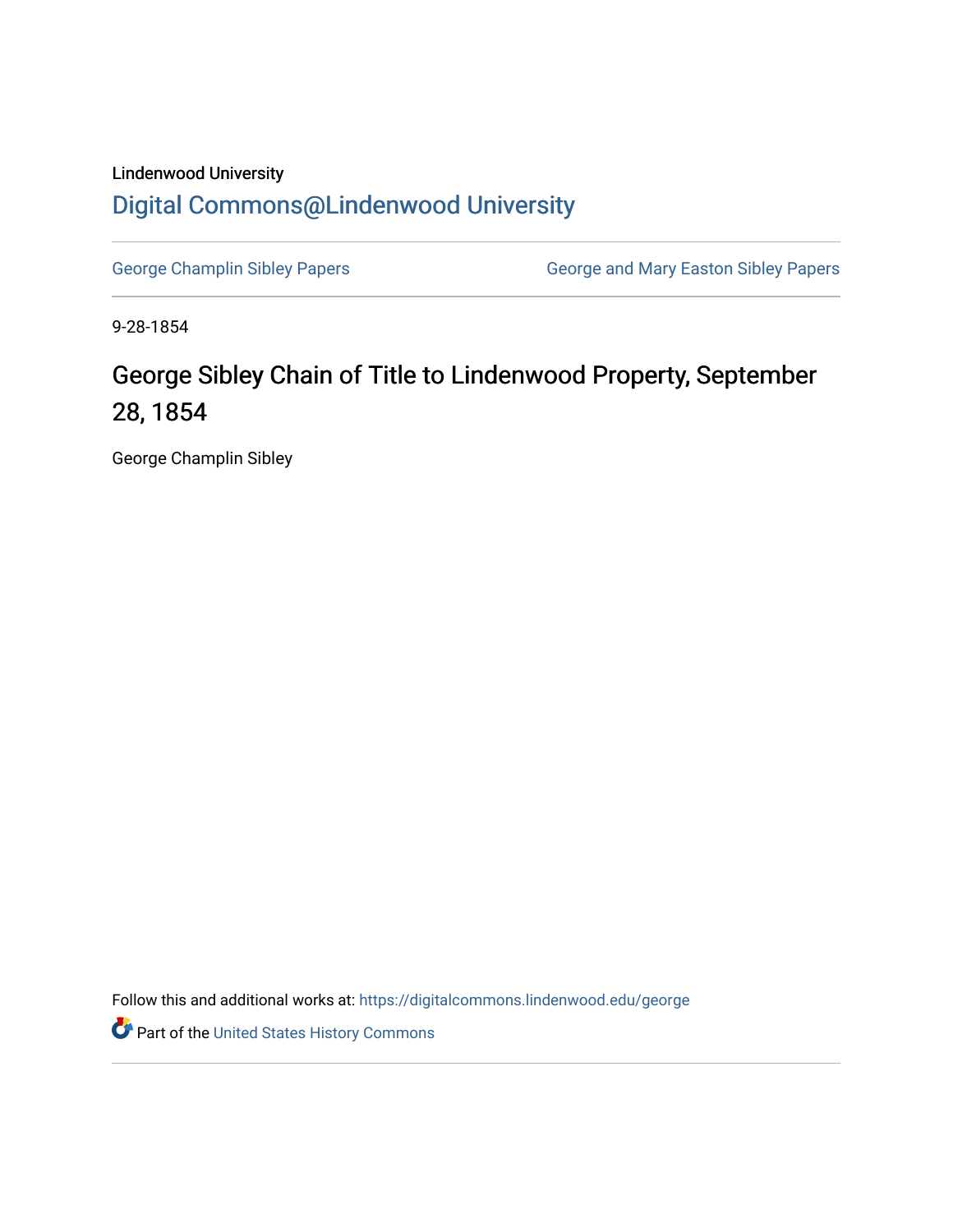Linden Wood. The chain of the title to the 280 Arpens (abt. 237 Acres) \_\_ within the tract, is as follows. –note. This tract is situated on the Height of St. Charles \_\_ from the town abt. half a mile, in what used to be called the "Prairie haut fields". Land is bounded as follows. On the So. Westerly side by land once claimed by Charles Peck, under Tayan \_\_ now more properly "the commons of St. Charles". On the No. Easterly side by land formerly owned by Charles Valle, since by Colgan, since by White, now (1854) by Whitney. And on the two by commons, or what formerly was commons. Its form is seven arpens in width, fronting on the public road leading into St. Charles. Commonly called the "Salt River Road" and running \_\_ North Easterly, forty arpens. (449 1/63 yds. Wide, by 2566 2/3 yrs. In length). I purchased this land at diff. times, in three separate parcels to wit.

First – In 1814- 120 arps. From thos. Riddick & wife. Who purchased from Edwd. Hampstead & wife to whom (Hampstead) it was confirmed as assigue of Amy Buatt for 40 arps., and John cook for 80 arps. Amy Buatt & John Cook were the original grantees. The record of confirmation may be found in the Office of Recorder of land Claims St. Louis Book C Pages 191.2.3 Hampstead's deed to Riddick is recorded in St. Charles Book C page 116. Riddick & wife's deed to G. C. Sibley is recorded in St. Charles Book C. p. 118.This parcel of 120 arps. Lies between the lots formerly owned by N. Coons and that formerly A. Valle's

Second –In 1818. 80 arpens from Isiah L. Devon is recorded in St. Charles Book E. page 137. And owner & confimer. Coons' deed to Devon is recorded in St. Charles Book E. page 137. And Devon's deed to G. C. Sibley is of record in Book E Page 161. This parcel lies adjoining Whitney no. Easterly and the lot formerly Amy Buat's on the So. Westerly side.

Third. –In 1829. 80 arpens from Thomas P. Copes & wife, assignee of Etienne papain and wife and John Facteau (for 40 arpens each). Papain & Wife convey to Copes the 40 arpens originally confirmed to Louis Blanchett's Peps. This deed is recorded in St. Charles Book H p. 186. Facteau conveys to Copes (his deed in record book H. p. 378) the 40 arpen lot originally confirmed to Alexd. Valle's Reps. This lot joins easterly, the one from Papear [papain], and that joins, one the westerly side, the "St. Charles Commons". Cope's deed to Sibley is of Record Book H. p. 378/ I believe, but am not quite sure, that the wife of papain was the daughter of Blanchett. At any rate, the title to the Blanchett lot, as I am ssured, is clear & indisputable. There did exist some suspicion as the Calle lot, which however was entirely removaed I believe by the sale in 1843, at which I purchased it in, as may be seen by sheriff Orrick's deed to me, herewith. Recorded in St. Chalres in Book Q Page 200. Facteau's right appears to have been founded on the fact that Alexr. Valle did "give and bequeath" said lot to Bridget Valle. Probably Facteau's wife.

In 1829 myself & wife executed deeds of mortgage in favor of Edward Bates [&] Thomas Biddle and Tracy & Wahrendoff; thereby pledging the Linden Wood tract (and some other property) for the paymt. Of Sundry debts that I owed those persons. The mortgage to Bates and Tracey & Warendoff have been fully paid off and released. That to Biddle I have reason to believe has been also cancelled and destroyed. All the papers in relation to those mortgages (except the Origl. Deed to Biddle which is no doubt destroyed) are herewith on file, and have been all recorded as noted thereon.- September 28. 1854

| (a copy of the mortgage to Biddle is herewith) | Geo. C. Sibley |
|------------------------------------------------|----------------|
|------------------------------------------------|----------------|

The following deeds tec. Belong to this bundle